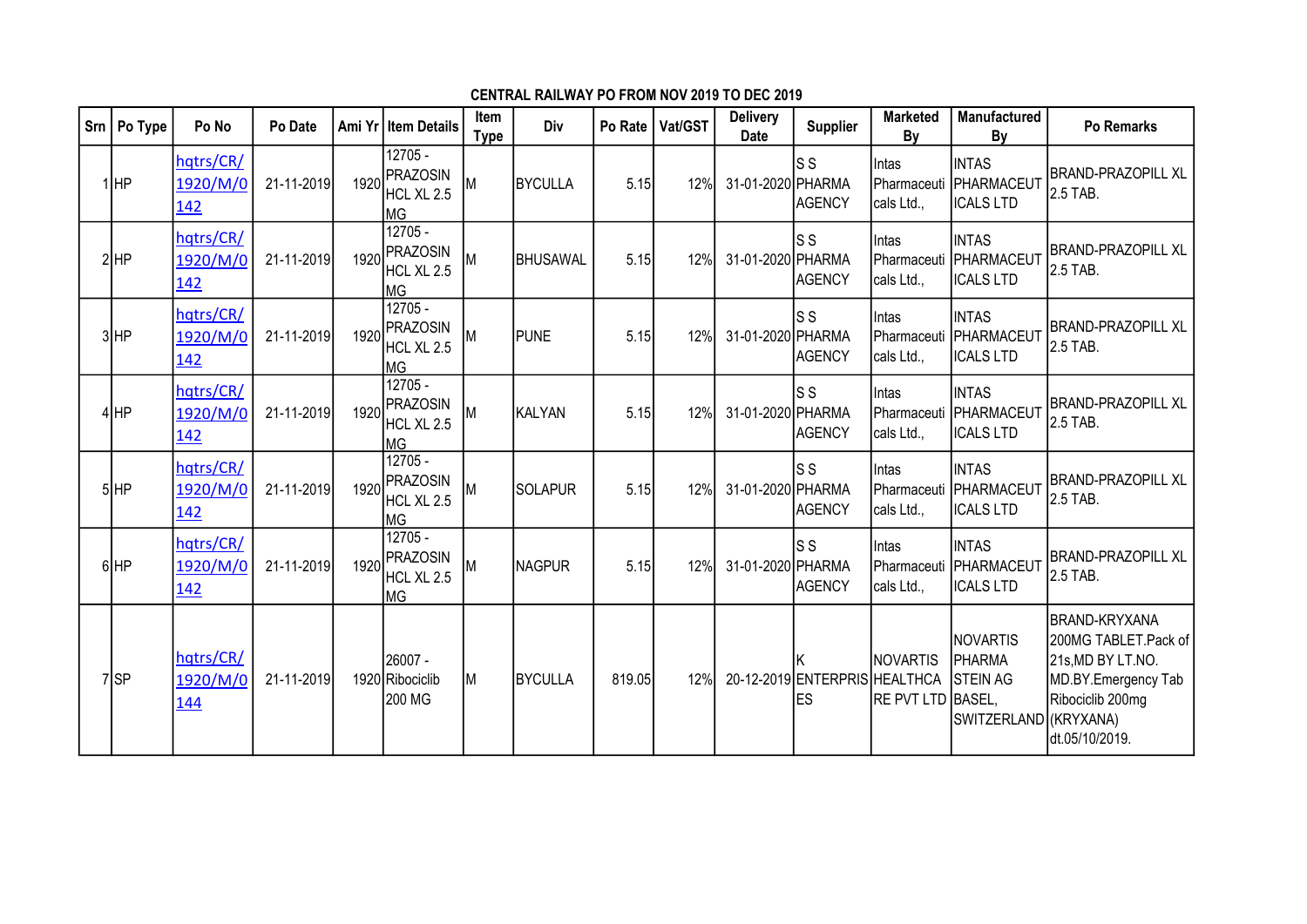|                  | 8SP    | hqtrs/CR/<br>1920/M/0<br>145 | 04-12-2019 |      | 26016 -<br>1920 TOFACITINI M<br>B 5 MG                                 |           | <b>PUNE</b> | 357.15  | 12% | 10-01-2020 | Vardhman<br>Health<br><b>Specialities</b><br>Pvt Ltd | <b>I</b> Pfizer<br>Limited                                     | M/S Pfizer<br>Pharmaceutical<br>s LLC, Vega<br>baja Puerto<br>Rico(US). | BRAND-XELJANZ 5 MG<br>TAB, PACK 1X60 BTL<br>IN. REF: CMS/PA L.No<br>PA/MED/EP/2019-<br>20/TAB TOFACITINIB 5<br>MG Dt. 20/08/2019.                                                                                        |
|------------------|--------|------------------------------|------------|------|------------------------------------------------------------------------|-----------|-------------|---------|-----|------------|------------------------------------------------------|----------------------------------------------------------------|-------------------------------------------------------------------------|--------------------------------------------------------------------------------------------------------------------------------------------------------------------------------------------------------------------------|
|                  | $9$ SP | hqtrs/CR/<br>1920/M/0<br>146 | 11-12-2019 |      | - 20098 <br>1920 NILOTINIB<br>150 mg                                   | <b>M</b>  | BYCULLA     | 1397.86 | 5%  |            | 10-01-2020 ENTERPRIS HEALTHCA<br>les                 | <b>NOVARTIS</b><br>RE PVT LTD STEIN AG                         | <b>NOVARTIS</b><br>PHARMA                                               | BRAND-TASIGNA 150<br>MG, Strip of 4s; REF:<br>BY SUPPLEMENTARY,<br>MD BY LETTER NO.<br>MD.BY.Emergency Tab<br>Nilotinib 150mg (20098)<br>dated 17/10/2019.                                                               |
| 10 <sub>SP</sub> |        | hqtrs/CR/<br>1920/M/0<br>147 | 11-12-2019 | 1920 | l91060 -<br>NINTEDANI<br><b>B ESYLATE</b><br>150 MG                    | IM.       | <b>PUNE</b> | 974.44  | 12% |            | 11-01-2020 ENTERPRIS Ingelheim<br>les                | Boehringer<br>India Pvt Ltd                                    | Boehringer<br>Ingelheim<br>Pharma GmbH<br>$8$ Co.<br>KG., Germany       | BRAND-CYENDIV 150<br>MG. Pack of 6X10. REF:<br>CMS PA LETTER No.<br>PA/Med/Supplementary/<br>2019-20/91060 dated<br>27/09/2019.                                                                                          |
| $11$ SP          |        | hqtrs/CR/<br>1920/M/0<br>149 | 20-12-2019 |      | 10388 -<br><b>RECOMBIN</b><br>1920 ANT<br><b>FACTOR VIII</b><br>500 IU | <b>IM</b> | BHUSAWAL    | 5950    | 5%  |            | Isiddhi<br>ES,                                       | <b>I</b> Novo<br>23-01-2020 ENTERPRIS Nordisk India<br>Pvt Ltd | <b>INOVO</b><br><b>NORDISK A/S</b><br>DENMARK                           | <b>BRAND-NOVOEIGHT</b><br>500IU. REF: CMS BSL<br>LETTER No.<br>BSL/MED/STORE/Suppl<br>ementary AMI- 10388<br>DT. 26/11/2019. 30%<br>Option Clause PO No.<br>hqtrs/CR/1819/M/0514<br>DT 05/04/2019. FC Dt.<br>19/12/2019. |